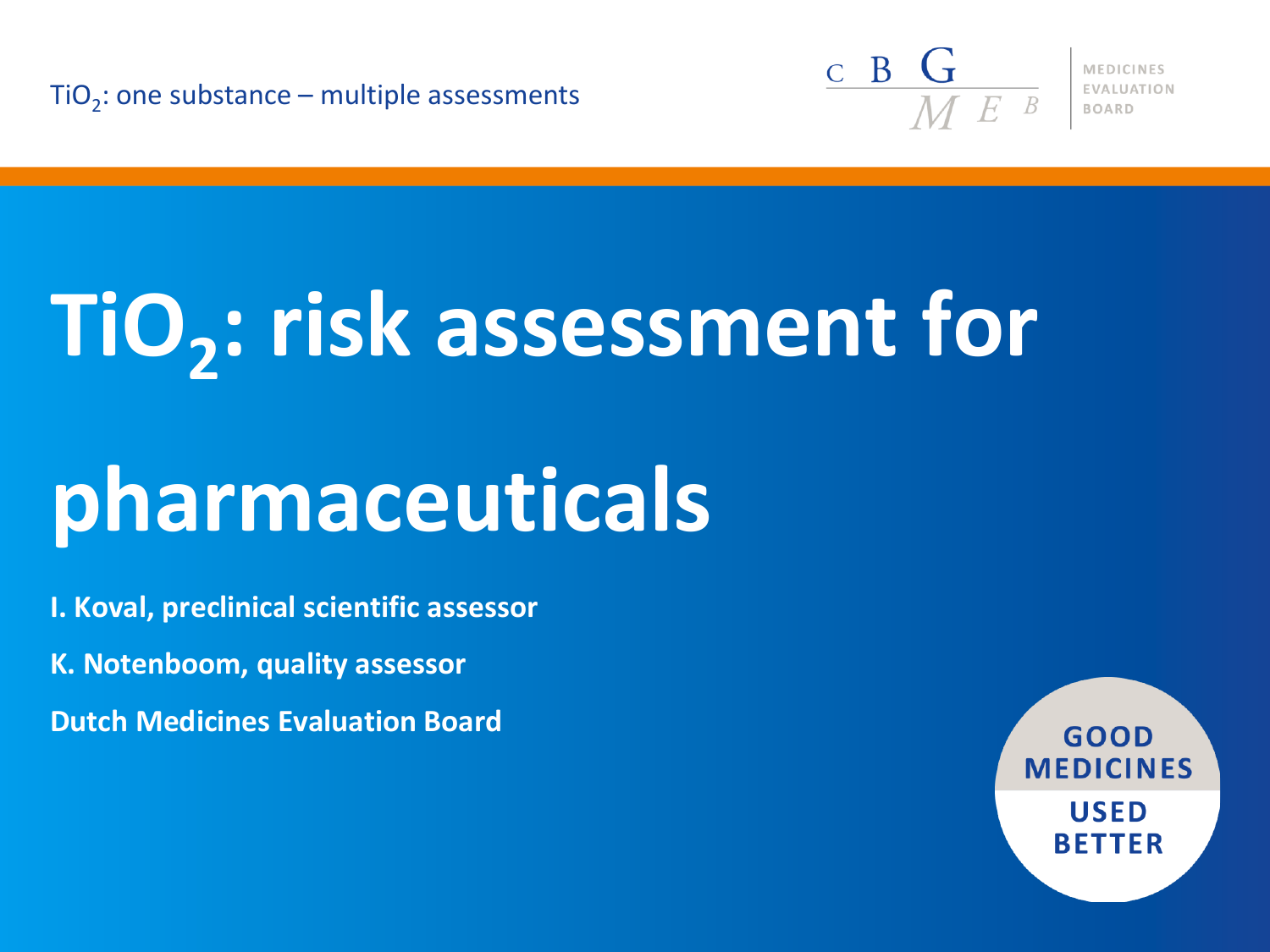EMA: the authorization of a medicine is recommended when the **benefits** are judged to be **greater** than its **risks**.

 $C$   $B$ 

Benefits: favourable effects in relation to the target disease and population Risks: undesired effects



2 Voettekst is aan te passen via Invoegen, Koptekst en voettekst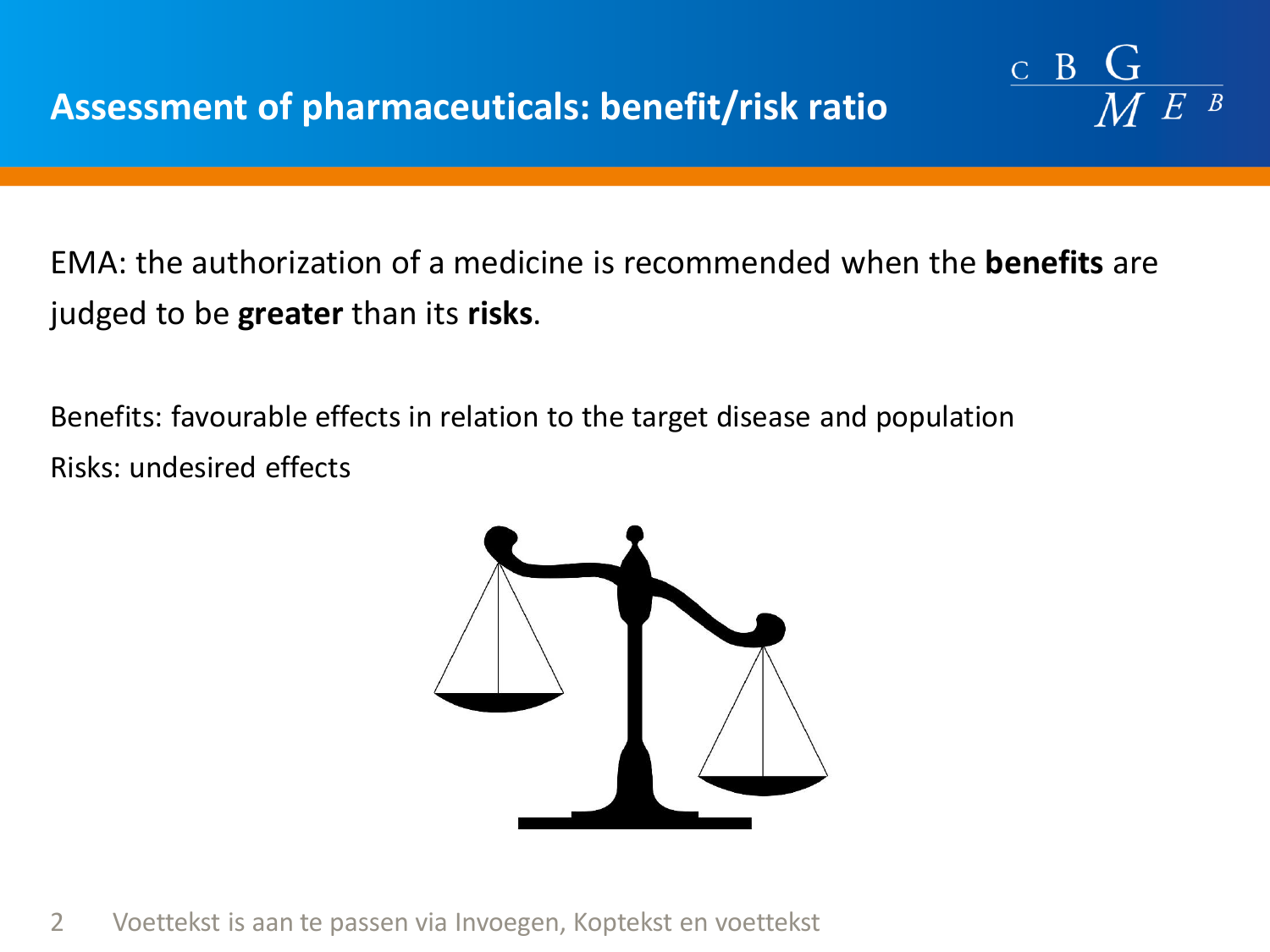## **Carcinogenicity and genotoxicity:** 2 endpoints relying on non-clinical data

For active pharmaceutical ingredients (API):

## **Genotoxicity:** governed by **ICH S2**

• Always required

**Positive** *in vivo* **results would normally result in termination of development**

#### **Unless:**

- $\checkmark$  mechanistic data demonstrate lack of clinical relevance
- $\checkmark$  A threshold can be identified



 $\mathbf{B}$ 

 $\overline{C}$ 

**Exception**: anticancer drugs (usually genotoxic drugs targeting rapidly dividing cells)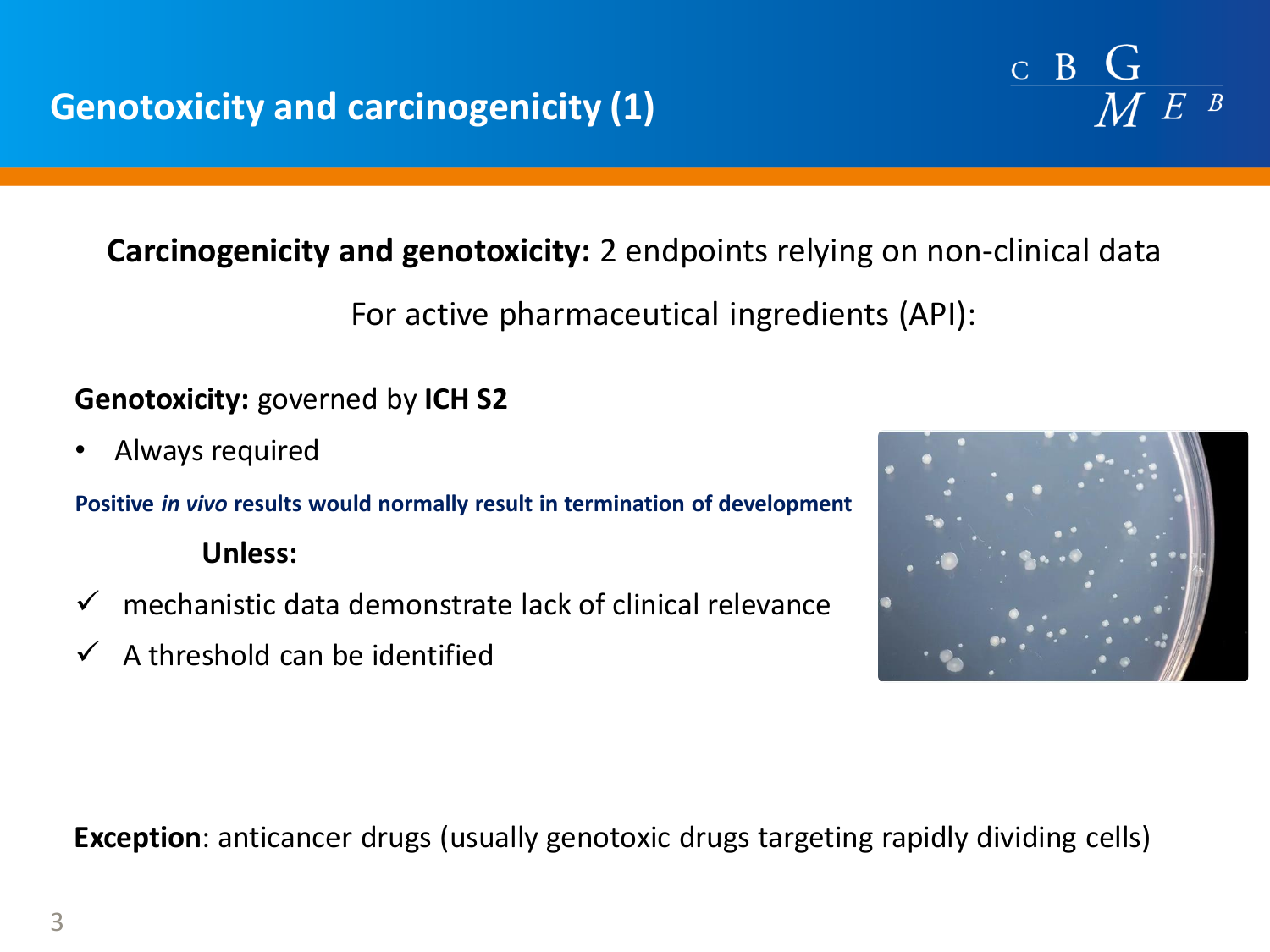## **Genotoxicity and carcinogenicity (2)**

#### For active pharmaceutical ingredients (API):

#### **Carcinogenicity:** governed by **ICH S1**

• Required for any pharmaceutical with expected clinical use of **at least 6 months**

**Positive results would normally result in termination of development, unless clinical relevance can be ruled out or safety margins are very high**

**Exception**: when the life-expectance in the indicated population is short (<2-3 years)



 $\frac{c}{M}$  B  $\frac{G}{M}$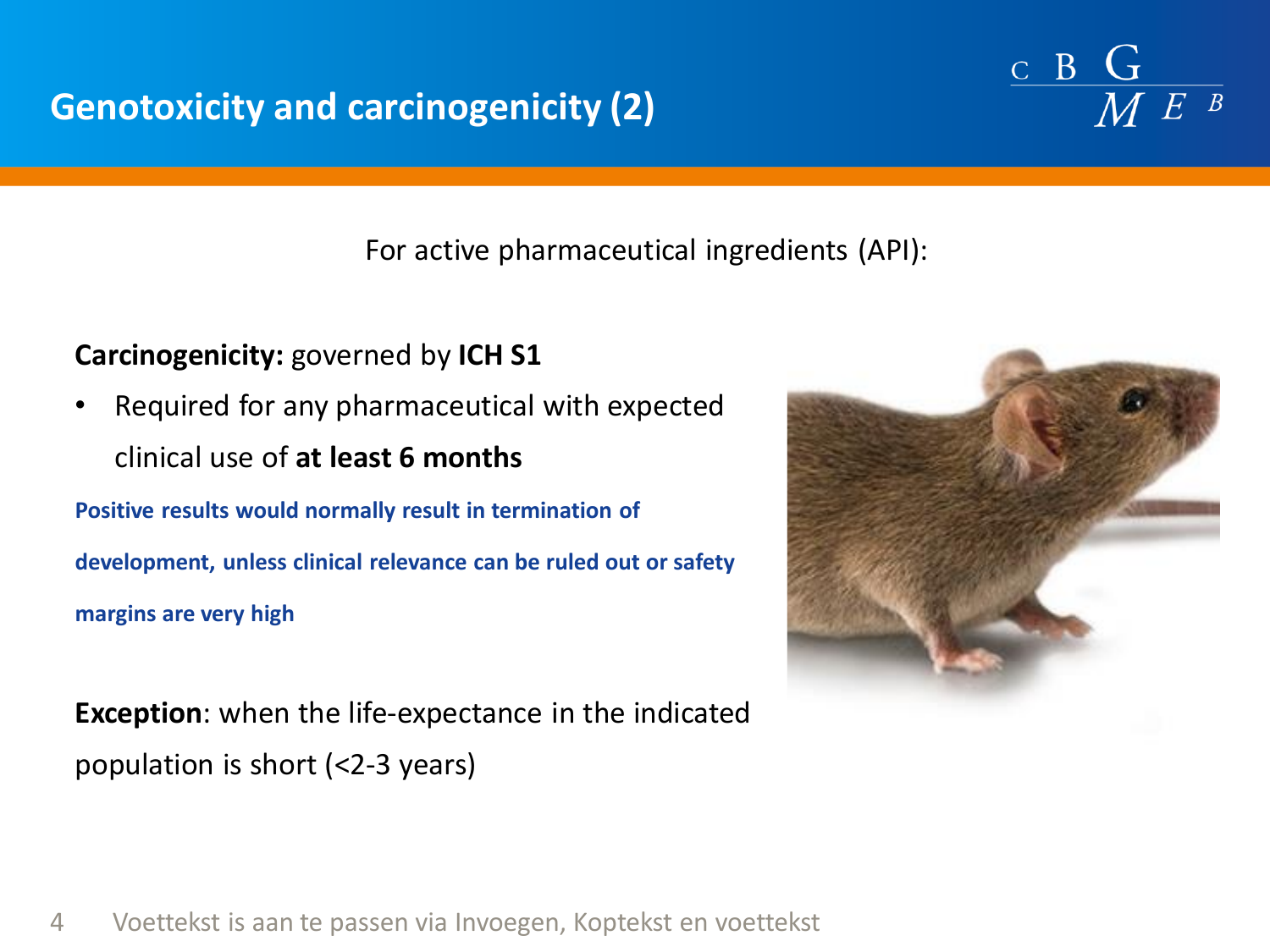## **Genotoxic impurities**

 $B<sub>1</sub>$  $\overline{C}$ 

For impurities:

## Governed by **ICH M7**

Known mutagenic carcinogens or known mutagens with unknown carcinogenic potential need to be controlled at **compound-specific limit**  or

### **at TTC of 1.5 µg/person/day**

**For a standard paracetamol tablet of 500 mg taken q.d. this would bring the maximal impurity content to 0.003% (3 ppm)** 

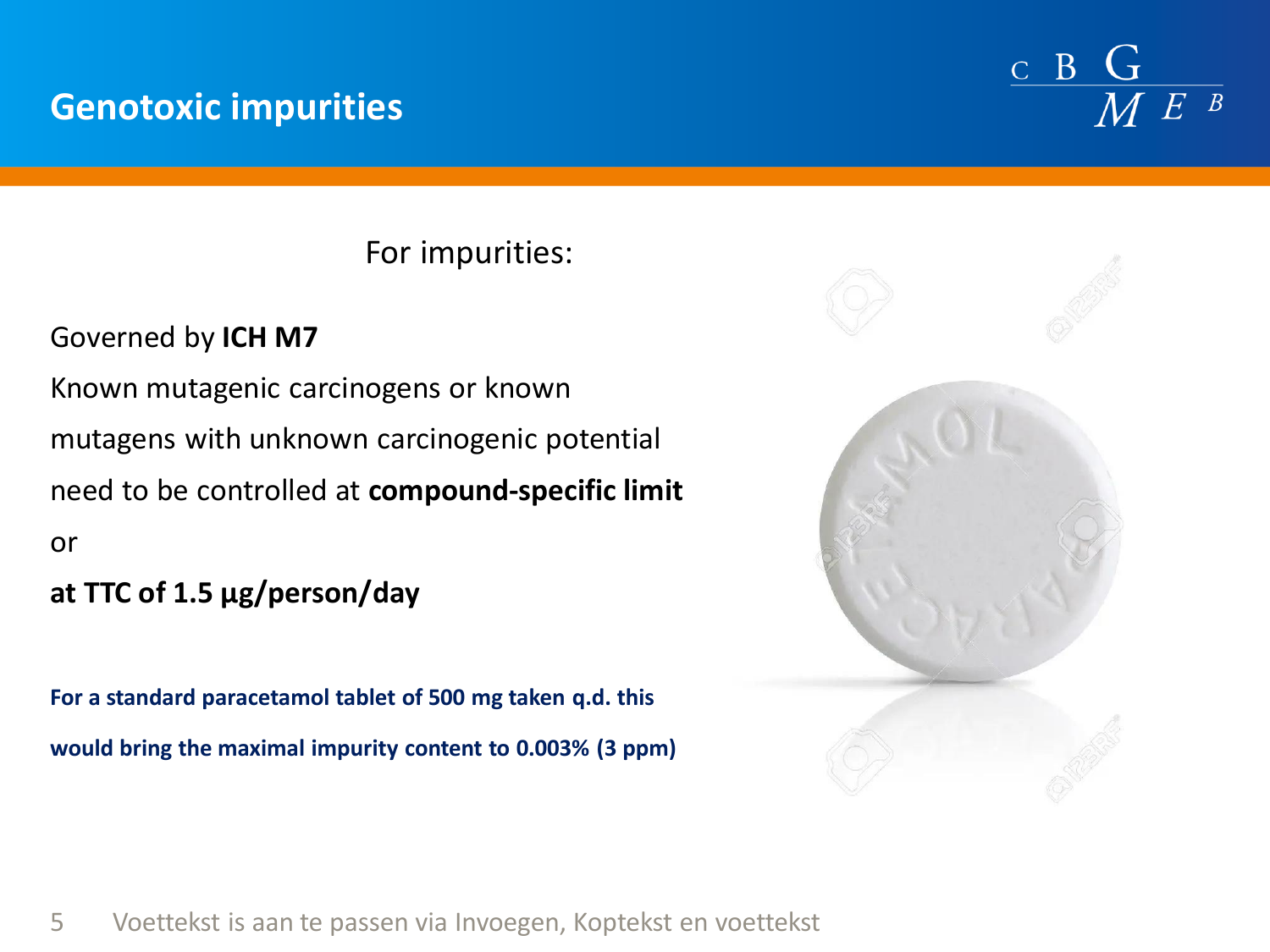

### 1) Less than lifetime exposure (LTL): table 2 from ICH M7

|  |  |  | <b>Table 2.</b> Acceptable Intakes for an Individual Impurity |  |
|--|--|--|---------------------------------------------------------------|--|
|--|--|--|---------------------------------------------------------------|--|

| Duration of  | $< 1$ month | $>1$ - 12 months | $>1$ - 10 years | $>10$ years to |
|--------------|-------------|------------------|-----------------|----------------|
| treatment    |             |                  |                 | lifetime       |
| Daily intake | L20         | 20               | 10              | ر . ب          |
| [µg/day]     |             |                  |                 |                |

**This would bring the maximal content for a 500 mg tablet taken q.d. to 240 ppm**

2) In anticancer pharmaceuticals (ICH S9): can be controlled at acceptable levels for nonmutagenic impurities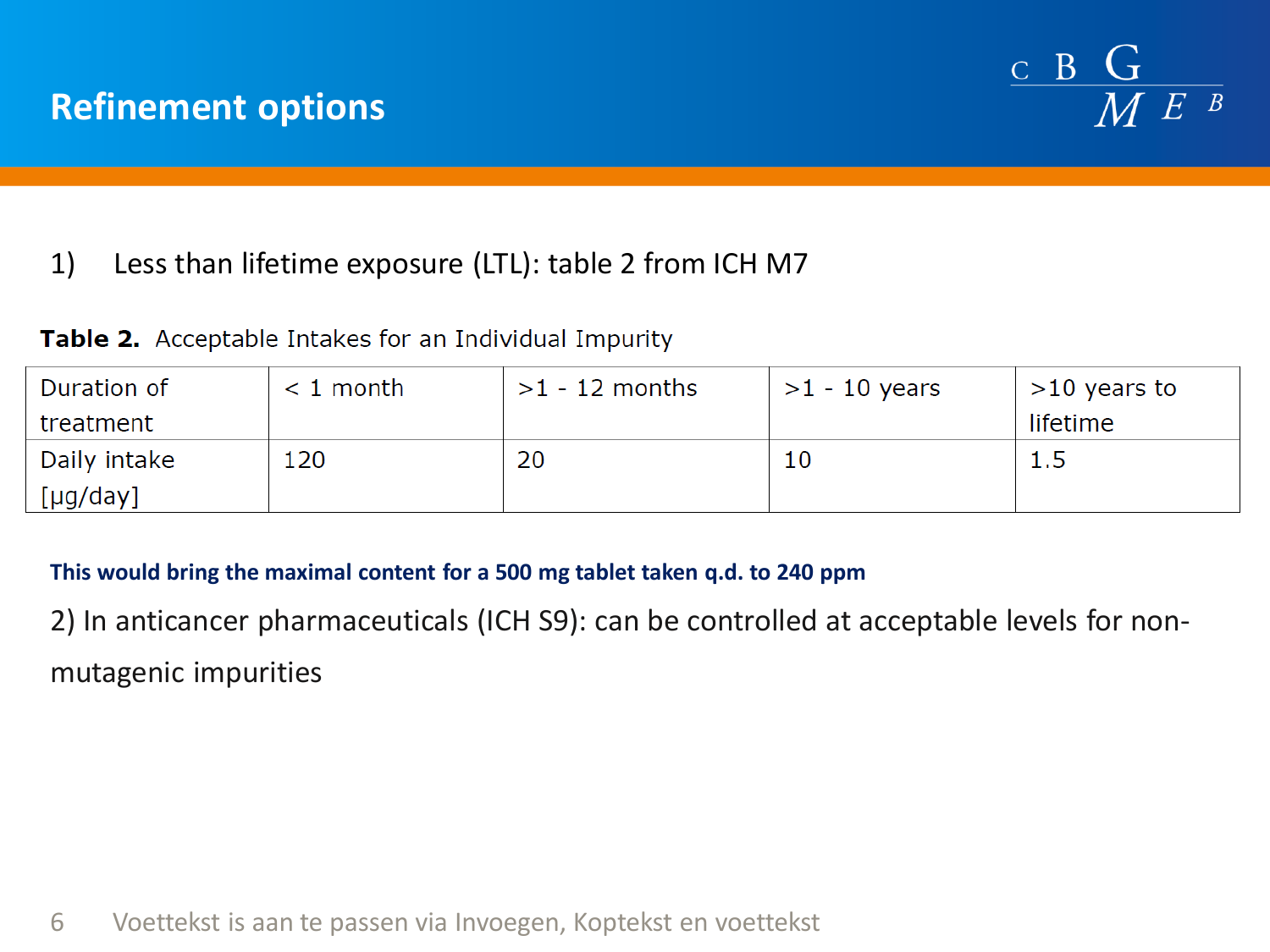

- Even in the context of risk-benefit approach, a genotoxic API without an identifiable treshold would not be approved, unless for anticancer treatment or when life expectancy is very short
- Genotoxic impurities need to be controlled at TTC level of 1.5 µg/day (3 ppm in a standard 500 mg tablet taken q.d.), unless in anticancer drugs
- In case of short use the maximal allowed content could be 240 ppm for a 500 mg tablet taken q.d.
- In practice this means that the use of  $TiO<sub>2</sub>$  could not be authorized, unless in anticancer drugs
- 7 Voettekst is aan te passen via Invoegen, Koptekst en voettekst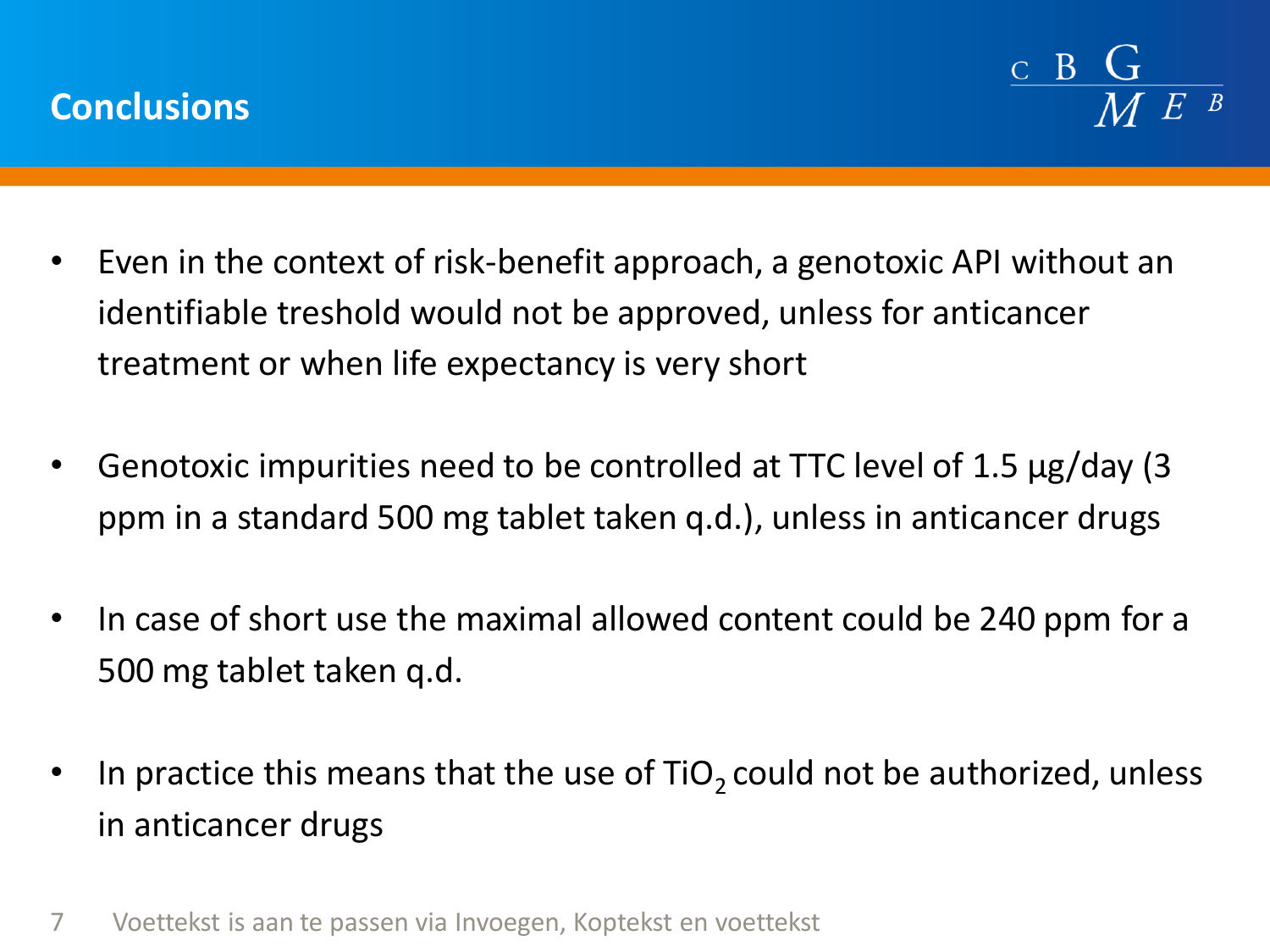## **Information on excipients**



- Qualitative and quantitative composition of the product
- Selection of each excipient is justified with regard to **quality and safety**
	- *Dosage form*
	- *Quantities / concentration*
	- *Compatible with active substance and other excipients*

## Quality of excipients

- Compliance with European Pharmacopoeia
- Regulations relating to **colourants**for medicinal products and foodstuffs are aligned.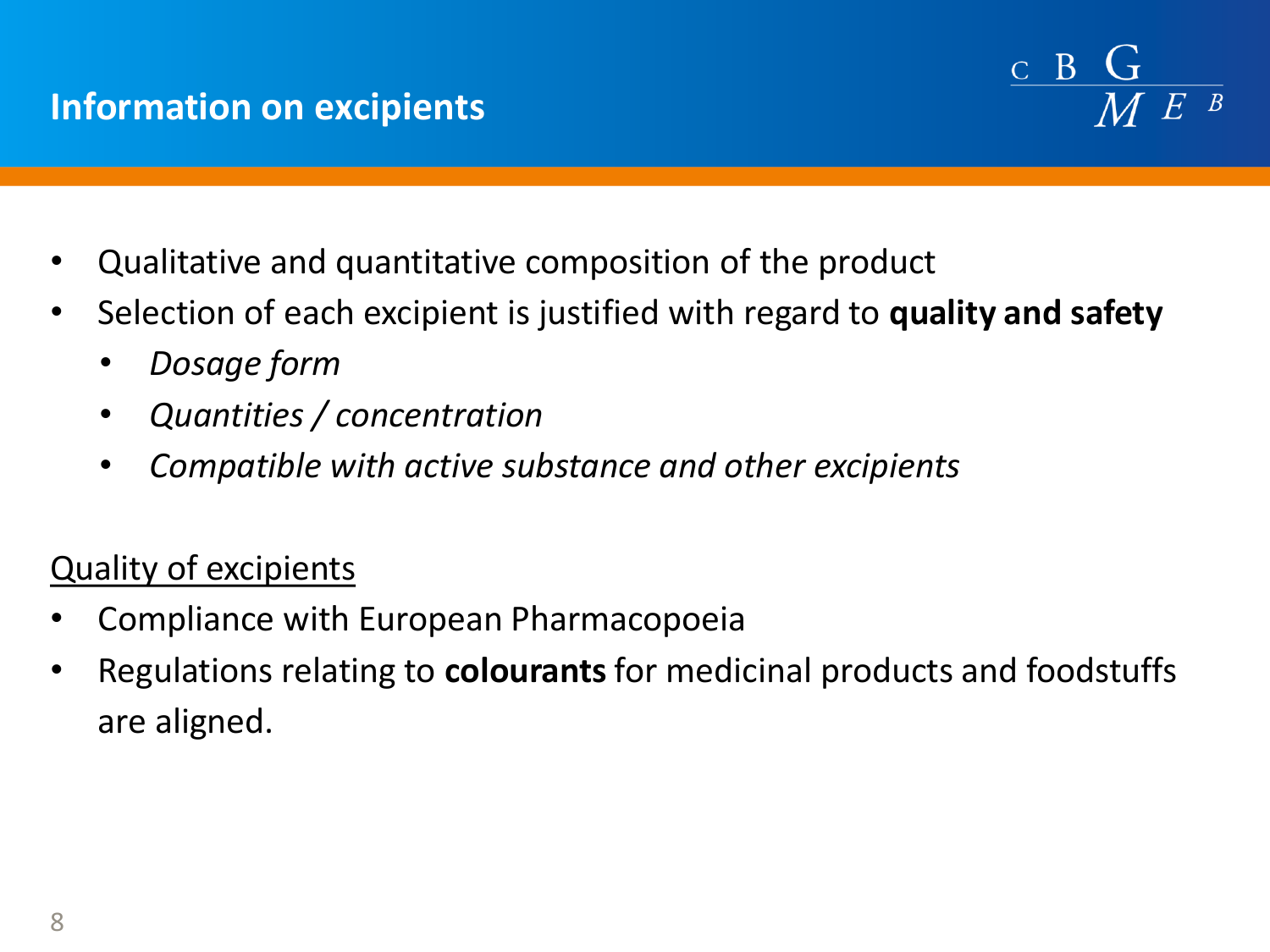## **Food additives and medicinal products: a legal link**

• Directive 2009/35/EC: use of colours in human and veterinary medicinal products **IF** authorised in Annex II to Regulation (EC) No 1333/2008 on food additives

#### **Consequences**:

• Decision to delete  $TiO<sub>2</sub>$  from the list of authorised food additives is of paramount importance for its use as a colouring matter in medicinal products.



 $C$  B  $G$ 

 $M E$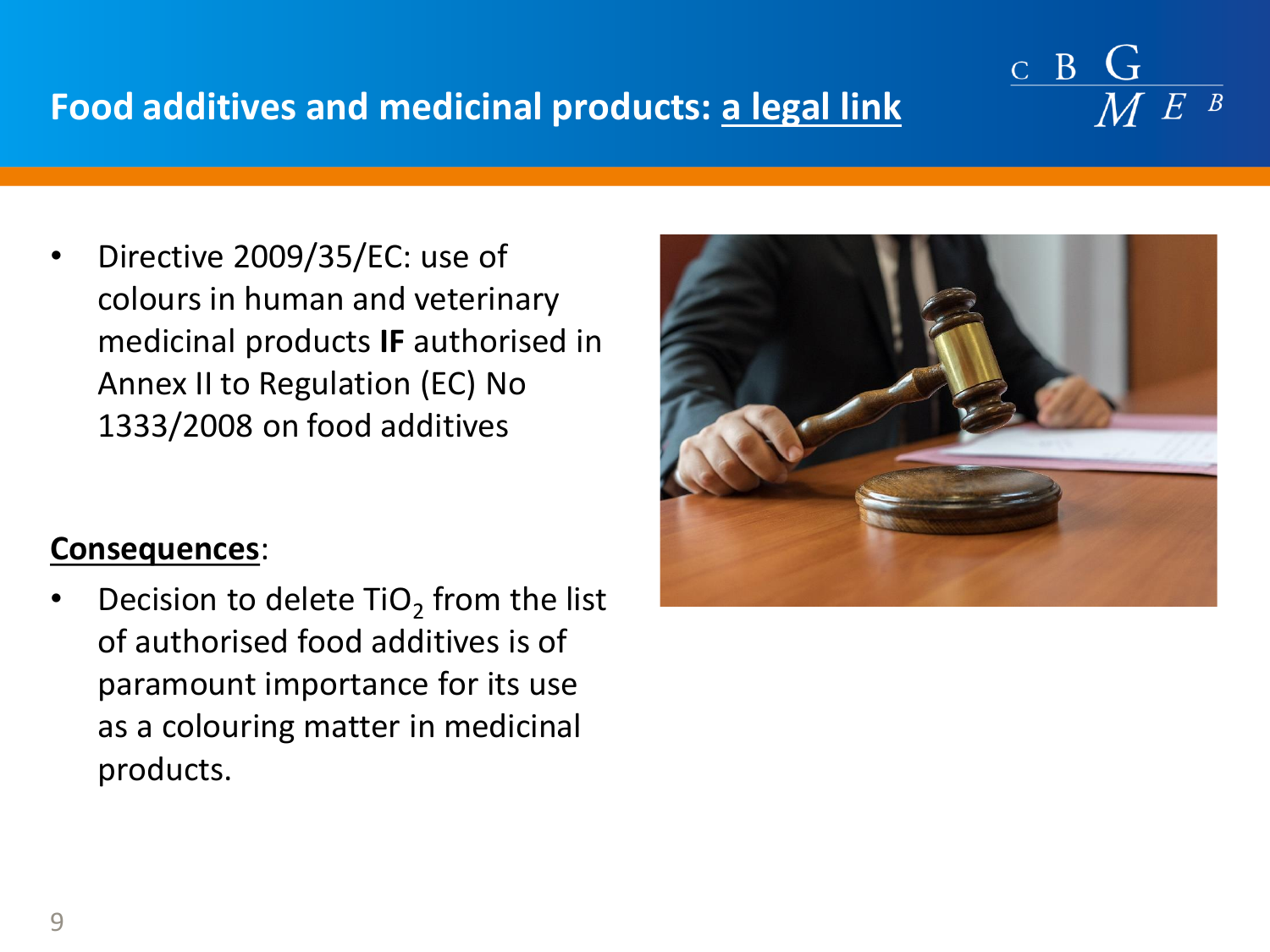## **Technical uses of TiO<sup>2</sup>**

## $C$   $B$

#### • **Colouring agent**

Enhances the white or accentuates other colours, making tablets easier to recognize by both healthcare professionals and patients.

#### • **Inert substance**

10

TiO2 is chemical inert, odourless and tasteless. It does not impact any property of the active substances of a medicine nor interacts with its excipients.

## • **Typically less than 1mg per product per day**

#### **Opacifying agent**

Widely used in tablets directly as excipient or as part in special coatings, in hard/soft capsule shells. **Helps protect the active ingredients against UV/light degradation**, and therefore improving the shelf life and stability of medicinal products.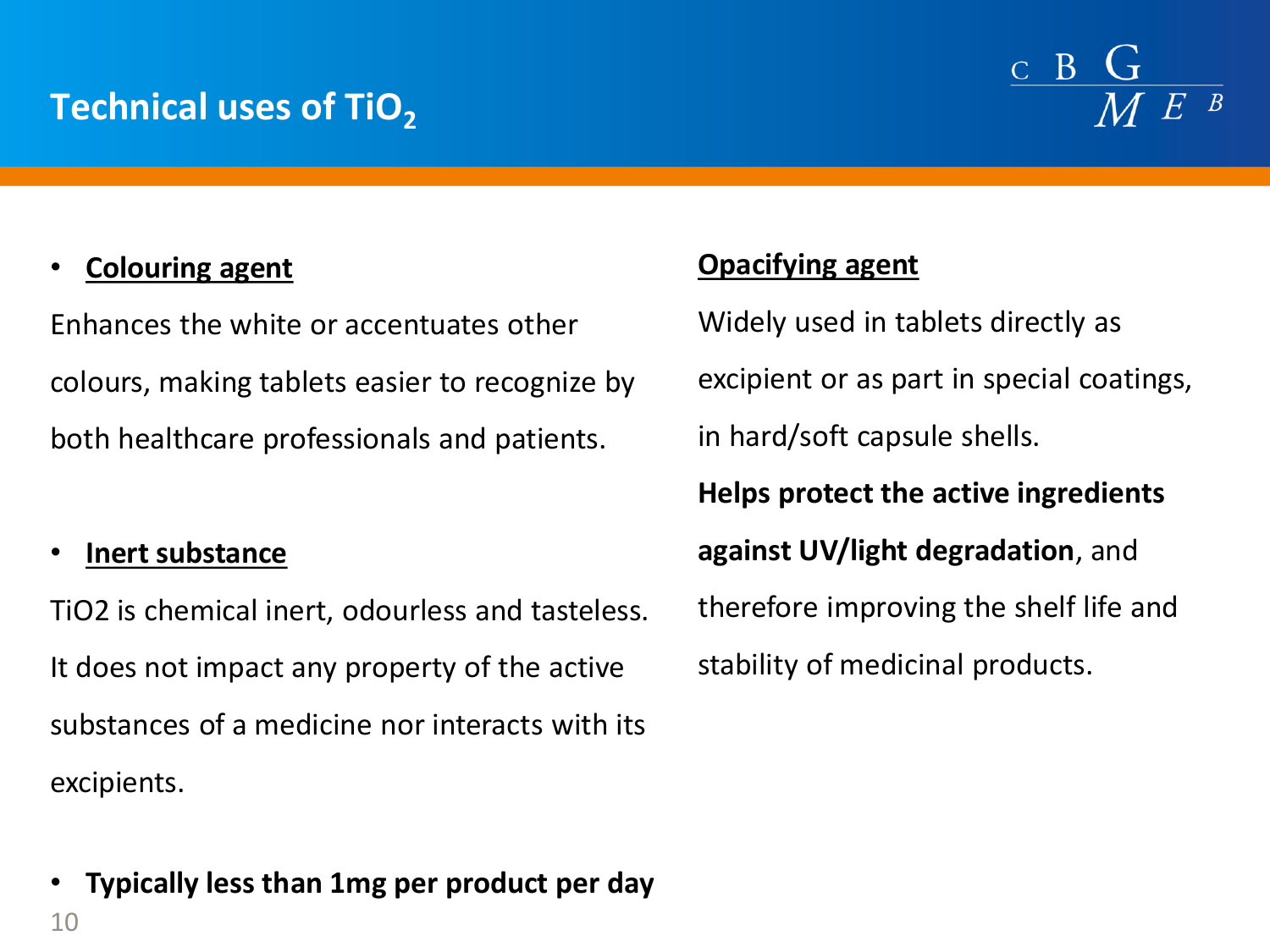## **Impact of change in formulation**

 $C$   $B$  $\overline{M}$  E

- Composition of the product
- Coating weight or capsule shell weight
- Shape or dimensions
- Manufacturing process and process controls
- Release specification
- Analytical methods
- **Packaging**
- Shelf life and storage conditions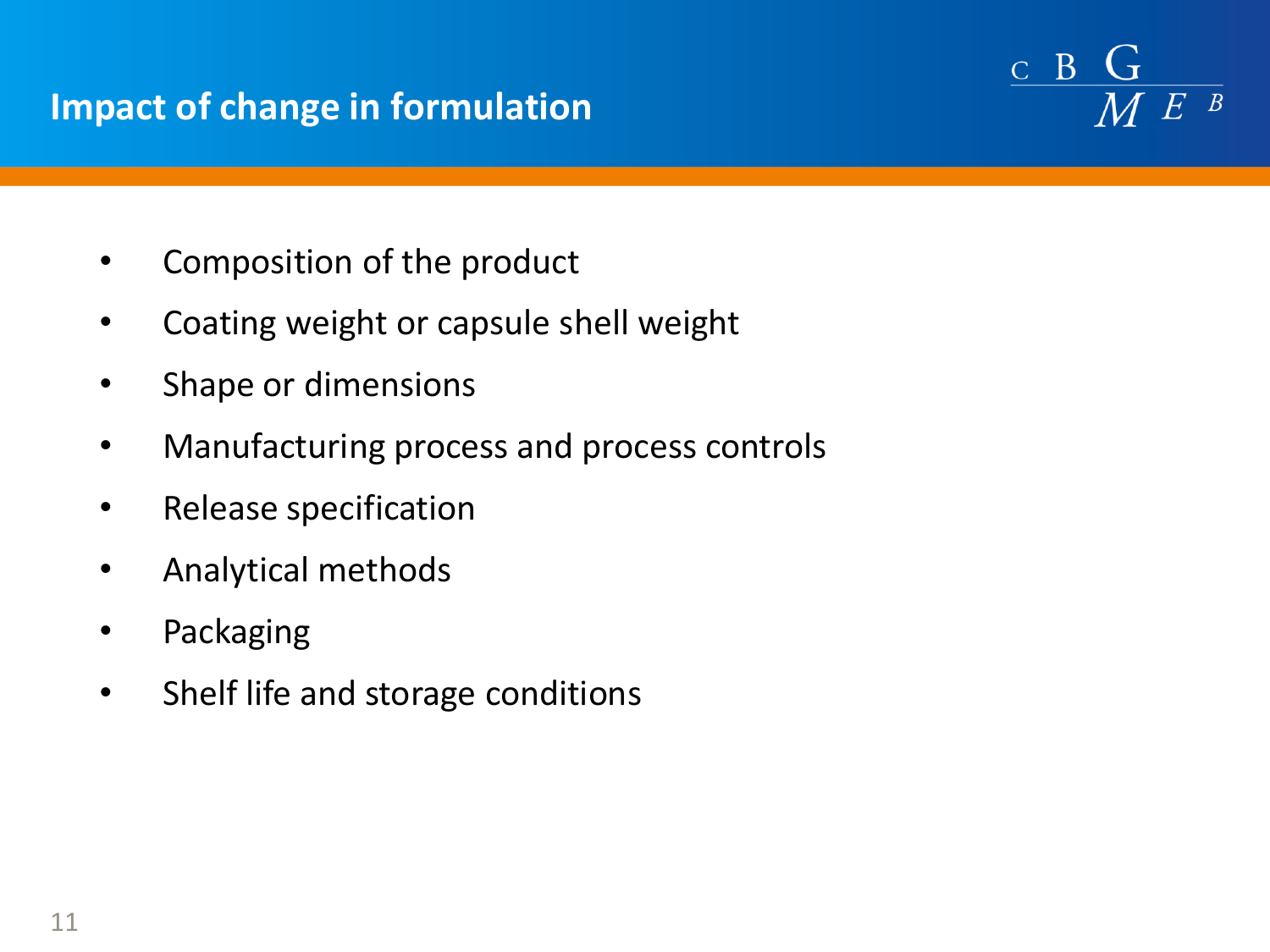

Data to support the change will depend on the type of product, role of the excipient in the formulation and the potential impact of the proposed change to the quality/safety/efficacy of the product, but could include:

- Usability: the change does not affect the differentiation between strengths and does not have a negative impact on taste acceptability for paediatric formulations
- Compatibility studies: new excipient should be compatible with drug substance and other excipients
- Comparative dissolution data: for solid dosage forms (tablets, capsules, etc.)
- Bioequivalence study: some excipient changes might affect bioavailability
- (Photo)Stability studies, at least three months data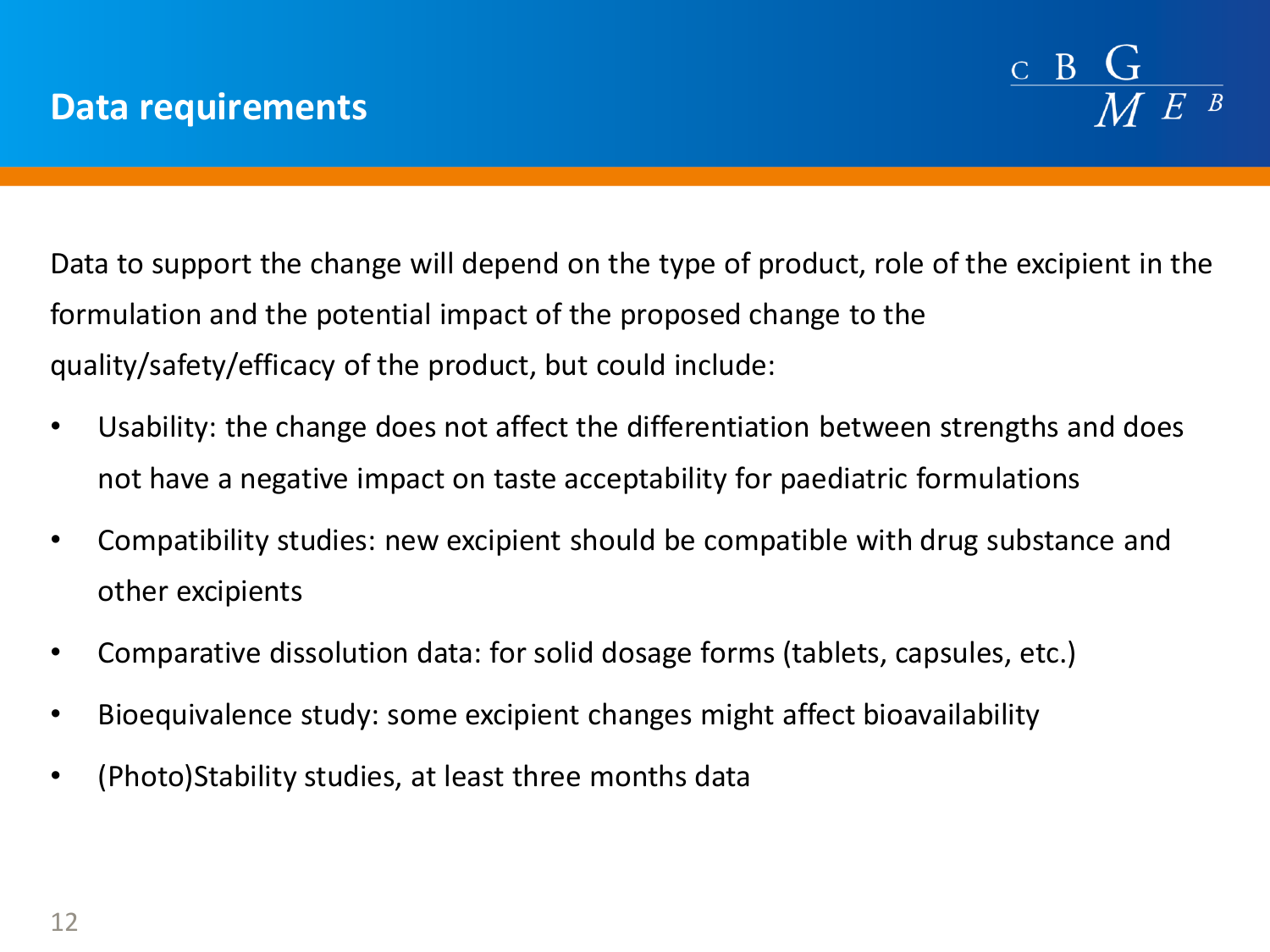

- Reports from National Competent Authority databases and EU's Art 57 database indicate that there are **several thousand nationally authorised products per member**  state containing TiO<sub>2</sub>. There are also **hundreds of centrally authorised products** containing  $TiO<sub>2</sub>$
- It is **used frequently in oral solid dosage forms** (e.g., tablets, soft capsules, hard capsules, granules/powders for oral solution and oral suspensions).
- TiO2 is present in a **limited number of dosage forms administered via routes other than oral**, e.g., products for cutaneous, inhalation (capsule shells), oromucosal, sublingual, transdermal and vaginal use.
- It is present in **several essential medicines** for human including antidiabetics and antibiotics.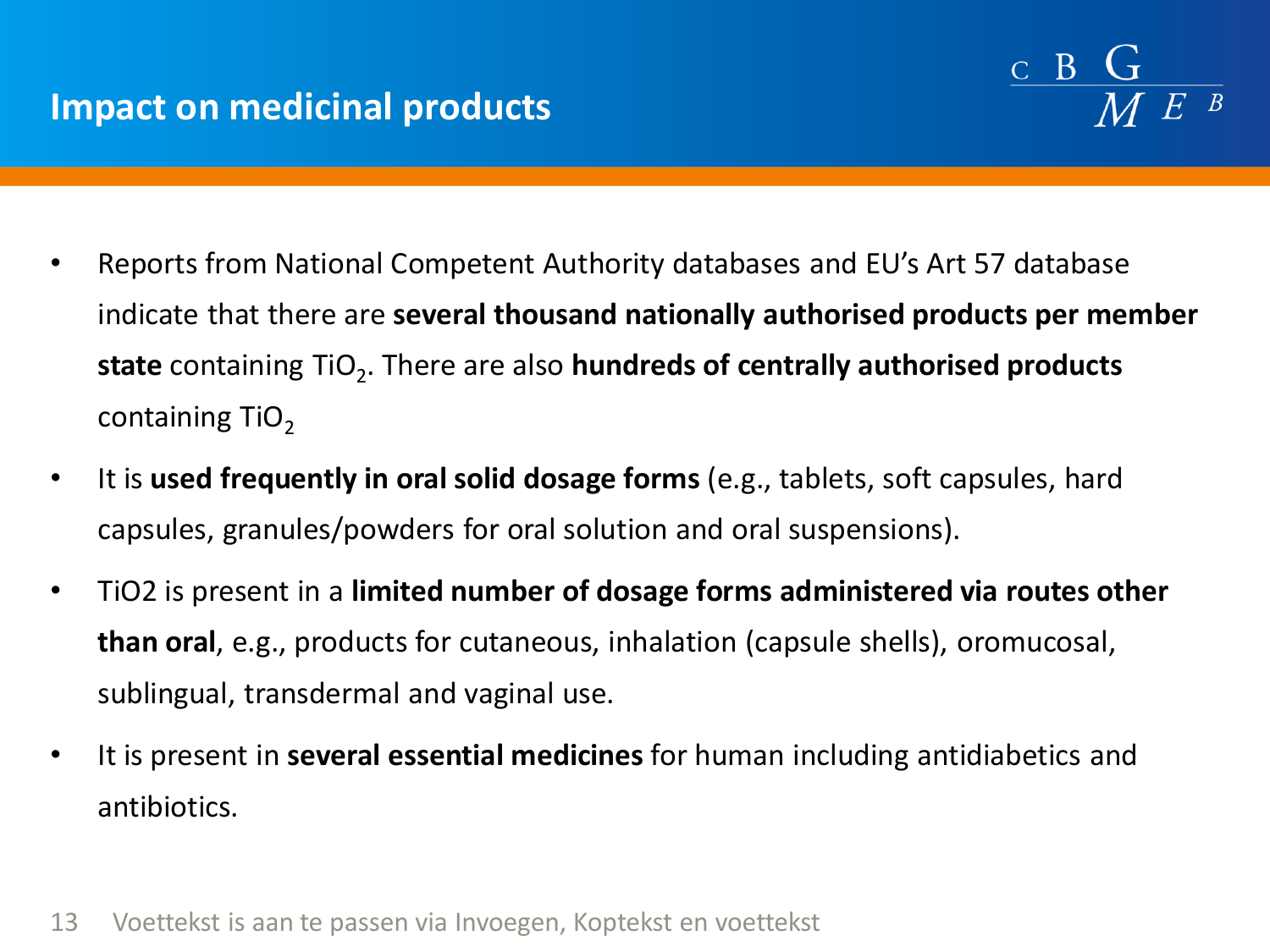

- **Widely used** as excipient in medicines (oral solid and semi-solid dosage forms)
- Mainly used as a **colour and opacifier - multiple functions**
- Each medicinal product will need **an individual review and assessment**, which will require investigation of suitable alternatives, reformulation, generation of new data related to manufacture and stability, and potentially new comparative dissolution and clinical data.
- **Global dimension** and impact on **availability**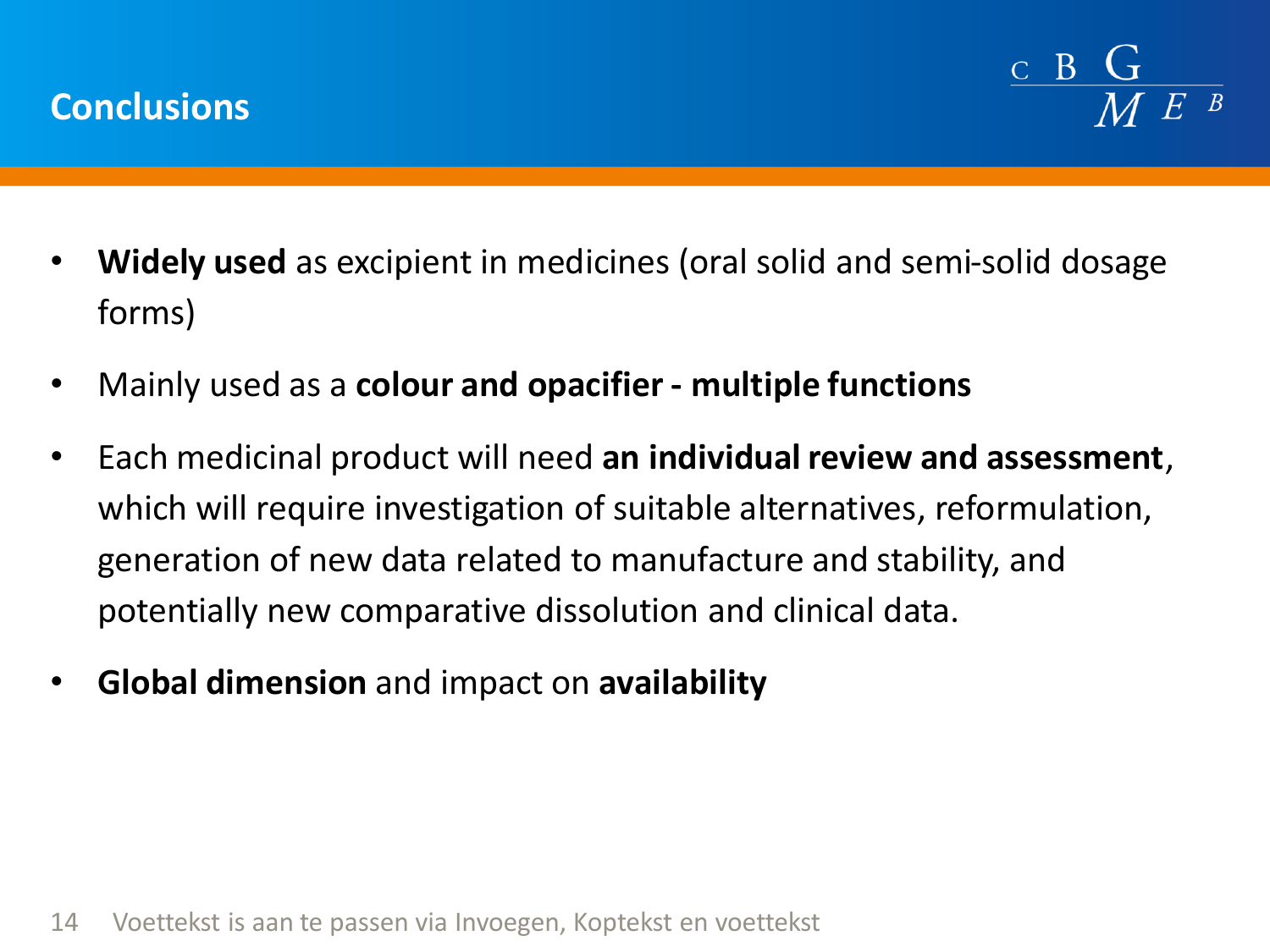#### $\frac{\mathbf{c}}{\mathbf{M}} \frac{\mathbf{G}}{\mathbf{M}}$ MEDICINES EVALUATION BOARD